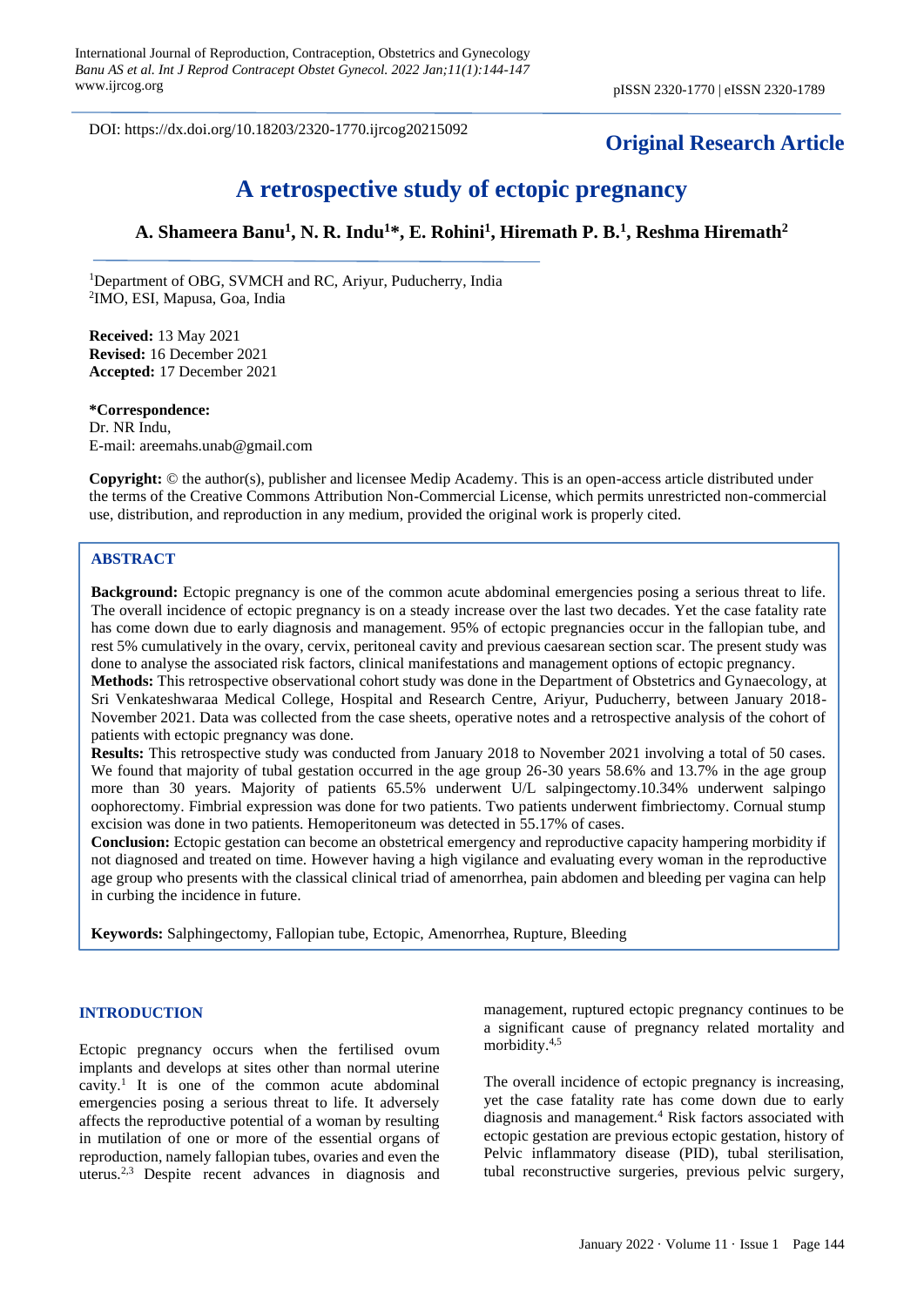assisted reproductive techniques, intrauterine device usage and age  $>35$  years.<sup>6,7</sup> However it is observed that 50% of women with ectopic pregnancy do not have any of the above mentioned risk factors.<sup>8</sup>

Symptoms with which patients often present are abdominal pain, ranging from episodic to dull constant, amenorrhoea and bleeding per vagina. Symptoms and signs of ectopic gestation can be minimal or even nil.<sup>9</sup> Hence, a high index of clinical suspicion is required.

Incidence of rupture ectopic has come down due to serial quantitative beta hcg measurements, transvaginal sonography and minimally invasive surgeries.<sup>9</sup> Early diagnosis helps to reduce the risk of rupture and to commence medical management at the appropriate time.

Ectopic pregnancy occurs most commonly in the fallopian tube 95% and the rest 5% cumulatively occurs in the ovary, cervix, peritoneal cavity and previous caesarean section scar. The present study was done to analyse the associated risk factors, clinical manifestations and management options of ectopic pregnancy.

# **METHODS**

This retrospective observational cohort study was done in the Department of Obstetrics and Gynaecology, at Sri Venkateshwaraa Medical College, Hospital and Research Centre, Ariyur, Puducherry, between January 2018 to November 2021. Data was collected from the case sheets, operative notes from a cohort of patients with ectopic pregnancy and a retrospective analysis was done. Information was obtained regarding the demographic characteristics, risk factors, clinical manifestations, diagnostic tools used, management options, morbidity and mortality associated with ectopic pregnancy. All the relevant information and data was recorded in detail in a structured proforma prepared by the investigator.

# **RESULTS**

Retrospective cohort study was conducted during January 2018 to November 2021. The total number of ectopic gestation were 50. Majority of tubal gestation occurred in the age group 26-30 years (58.6%) and 13.7% in the age group more than 30 years. (Table 1) 24.13% were primigravida, whereas multipara were 75.87%. (Table 2)

#### **Table 1: Age wise distribution.**

| Age             | <b>Number</b> | <b>Percentage</b> |
|-----------------|---------------|-------------------|
| $\overline{20}$ |               |                   |
| $20 - 25$       | 14            | 27.7              |
| $26 - 30$       | 70            | 58.6              |
| $>30$           |               | .37               |

There were no risk factors identified in 58.64% of the cases. About 20.68% had infertility issues and were treated with ovulation induction. 10.34% had H/o previous ectopic gestation and another 10.34% of patients had h/o previous tubectomy (Table 3).

# **Table 2: Parity index.**

| <b>Parity</b>   | <b>Number</b> | <b>Percentage</b> |
|-----------------|---------------|-------------------|
| Primi           | 12.           | 24.13             |
| 2 <sub>nd</sub> | 10            | 20.68             |
| 3rd             | 19            | 37.93             |
| >3              |               | 17 24             |

#### **Table 3: Risk factors.**

| <b>Risk factors</b>               | <b>Number</b> | <b>Percentage</b> |
|-----------------------------------|---------------|-------------------|
| $H$ / $\alpha$ PID                | Ni1           |                   |
| H/o Infertility                   | 10            | 20.68             |
| <b>H</b> /o Previous<br>ectopic   | 5             | 10.34             |
| H/o IUCD                          | Ni1           |                   |
| <b>H</b> /o Previous<br>tubectomy |               | 10.34             |

#### **Table 4: Clinical presentation.**

| <b>Clinical</b><br><b>Presentation</b> | <b>Number</b> | <b>Percentage</b> |
|----------------------------------------|---------------|-------------------|
| Asymptomatic                           | nil           | $\mathbf{\Omega}$ |
| Abdominal pain                         | 45            | 89.65             |
| <b>History of</b><br>amenorrhoea       | 41            | 82.75             |
| <b>History of</b><br>bleeding P/V      | 17            | 34.48             |
| <b>Signs of adnexal</b><br>tenderness  | 31            | 62.06             |

# **Table 5: Location of ectopic.**

| Site of ectopic | <b>Number</b> | <b>Percentage</b> |
|-----------------|---------------|-------------------|
| Ampulla         | 41            | 82.75             |
| Cornual         |               | 3.44              |
| <b>Isthmus</b>  | nil           |                   |
| Fimbria         |               | 10.34             |
| Ovarian         | nil           |                   |
| <b>Cervical</b> | Nil           |                   |
| Scar            |               |                   |

Maximum 89.65% reported with abdominal pain, 82.75% cases had history of amenorrhoea, bleeding per vagina were found to be 34.48% of cases. On examination, 68.9% had abdominal tenderness, 55.17% had cervical motion tenderness, 62.06% had adnexal tenderness. (Table 4)

The urine pregnancy test was reactive in all the cases. Out of the total cases, 82.75% were in the ampullary region,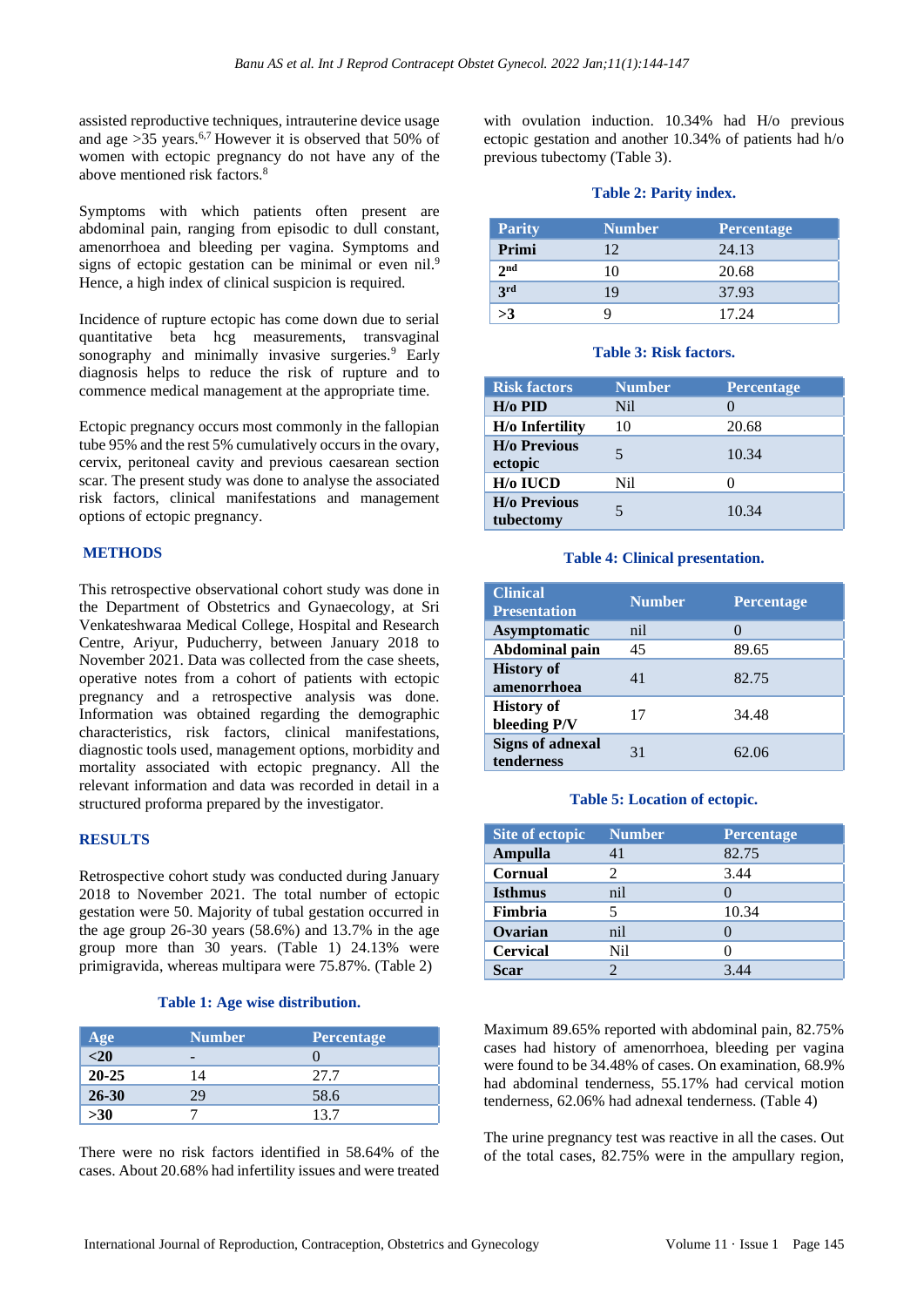10.34% were in the fimbria and 3.44% (2 cases ) were scar ectopic. (Table 5)

# **Table 6: Ultrasound findings.**

| <b>USG</b> findings                                              | <b>Number</b> | <b>Percentage</b> |
|------------------------------------------------------------------|---------------|-------------------|
| <b>Heterogenous</b><br>mass with<br>minimal free<br>fluid in POD | 22            | 44.8              |
| <b>Unruptured</b><br>ectopic                                     | 26            | 51.7              |
| <b>Ruptured ectopic</b>                                          | 24            | 48.2              |
| <b>Cornual ectopic</b>                                           | 2             | 3.4               |
| Scar ectopic                                                     | 2             | 3.4               |

#### **Table 7: Mode of management.**

| <b>Mode of</b><br>management     | <b>Number</b>  | <b>Percentage</b> |
|----------------------------------|----------------|-------------------|
| <b>Medical</b>                   | 7              | 13.7              |
| <b>Surgical</b>                  | 45             | 89.6              |
| Partial<br>salpingectomy         | 29             | 58.6              |
| Total<br>salpingectomy           | 3              | 6.89              |
| Salpingo<br>oophorectomy         | 5              | 10.34             |
| Fimbrial<br>expression           | $\mathfrak{D}$ | 3.44              |
| <b>Fimbriectomy</b>              | 2              | 3.44              |
| <b>Cornual stump</b><br>excision | $\mathfrak{D}$ | 3.44              |
| Scar ectopic<br>excision         | $\mathfrak{D}$ | 3.44              |

#### **Table 8: Complications.**

| <b>Complications</b>     | <b>Number</b> | <b>Percentage</b> |
|--------------------------|---------------|-------------------|
| <b>Blood transfusion</b> | 16            | 31.03             |
| <b>Wound infection</b>   | Nil           |                   |
| <b>Mortality</b>         | Ni1           |                   |

Ruptured ectopic pregnancy was present in 48.2% cases on ultrasonography.51.7% had unruptured ectopic. 3.4% cases were scar ectopic and 3.4% case had cornual ectopic. (Table 6). After evaluating the patients eligibility for medical management, 7 cases were given Inj. Methotrexate. Out of them, five cases were early tubal ectopic gestation & two cases were scar ectopic pregnancy.5 patients were given a single dose of Methotrexate and patient with scar ectopic pregnancy was given 2 doses. Majority of patients 65.5% underwent U/L<br>salpingectomy. 10.34% underwent salpingo salpingectomy. 10.34% underwent salpingo oophorectomy, Fimbrial expression was done for two patients. Two patients underwent fimbriectomy. Cornual stump excision was done in two patients. (Table 7) Hemoperitoneum was detected in 55.17% of cases. Blood transfusion was given in 31.03% of cases. (Table 8)

#### **DISCUSSION**

Incidence of ectopic pregnancy has increased over the last two decades due to modern lifestyle changes. Recent increase in artificial reproductive techniques and the tubal block restoration surgeries have substantially contributed to the increase of ectopic cases in the background of having other high risk factors like chronic pelvic inflammatory disease. Despite increase in the rate of ectopic pregnancies, the mortality and the morbidity have dropped down significantly due to the availability of transvaginal sonography and rapid estimation of serial serum beta HCG2.

The maximum number of ectopic cases in our study, 58.6% was seen in women of age group 20-30 years which is close to the studies done by Samiya et al (75.4%). The highest number of ectopic gestation in this age group can be attributed to the tendency of early marriage in Indian culture and early completion of reproductive activity.<sup>10,11</sup>

History of infertility was found in 20.68% of patients who underwent treatment with ovulation induction. Significant incidence of prolonged infertility and its causal relationship to ectopic pregnancy has been observed by many authors. There were no cases of Pelvic Inflammatory Disease (PID) in our study. However, this was contrary to a study done by Vasquez et al, which found that PID was a major factor contributing to ectopic gestation.<sup>12</sup> None of our ectopic cases were related to intrauterine contraceptive device usage.

We came across tubal sterilization associated with the ectopic pregnancy in 10.34% of the patients. On review of literature it is evident that faulty surgical technique, formation of peritubal fistula, congested and edematous tube in the postpartum period may increase the chances of incomplete tubal occlusion leading to ectopic gestation. 13,14 In our study there was no change in the clinical presentation of ectopic as compared to the other studies. The constant features were amenorrhea followed by abdominal pain and vaginal bleeding. Signs of ectopic pregnancy include pallor, abdominal tenderness, cervical motion tenderness, enlarged uterus and other signs of internal bleed.

The most common site of ectopic was ampulla of the fallopian tube. In our study the number of ruptured and unruptured ectopic were almost similar. Majority of our cases were managed by laparotomy followed by partial salpingectomy (58.62%). Laparoscopy was not a preferred method of surgical management in our institute. Two cases required fimbrial expression followed by intratubal methotrexate instillation which saved the tube. In our present study two cases of scar ectopic on the previous lower segment caesarean section scar was present. It was managed surgically by excision after failure of medical